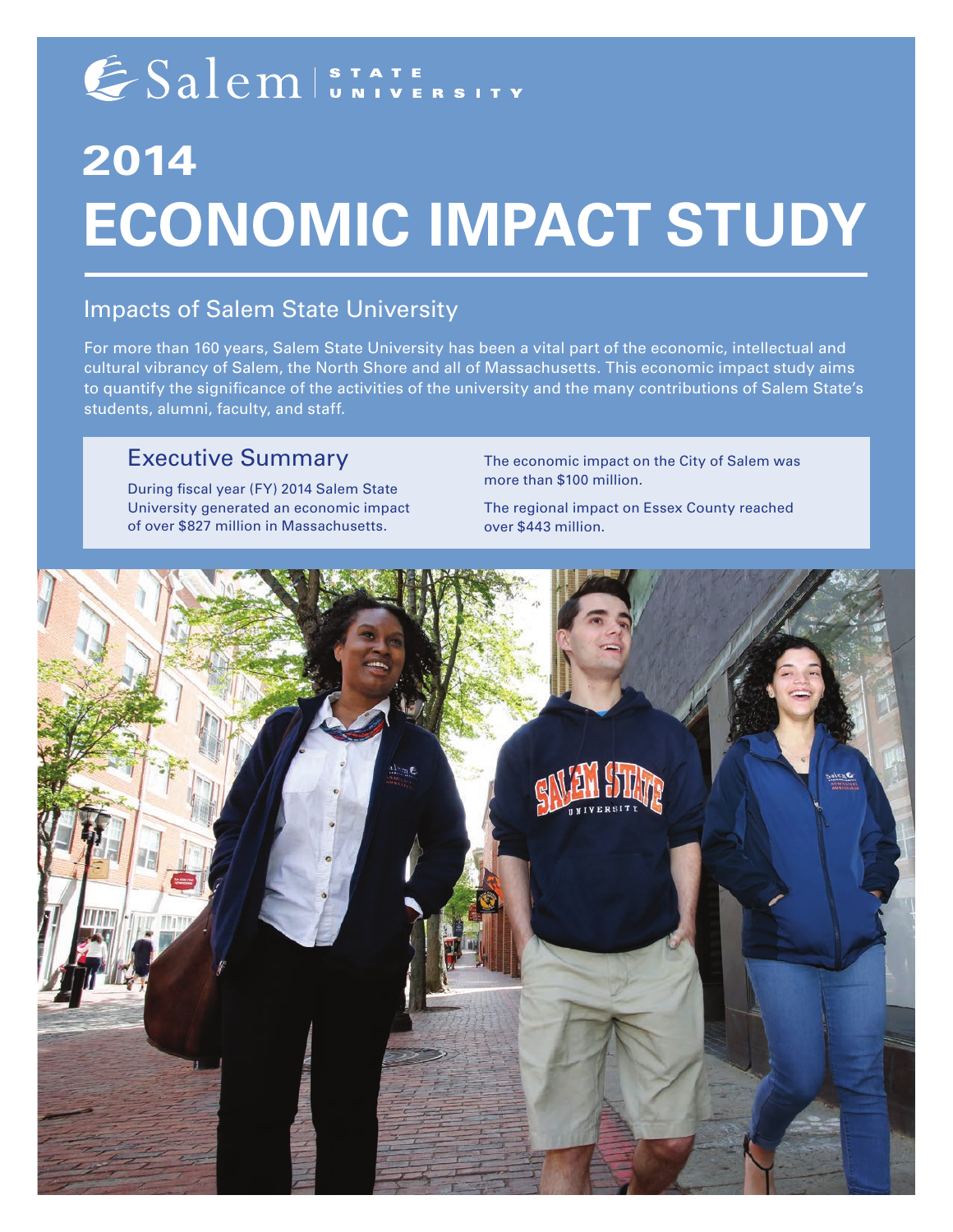# Summary of Findings

## Table 1. Salem State University Overall Economic Impact







## Table 4. Purchased Goods and Services\*



# **Students**

estimates an approximate budget of \$22,752 will be spent by a student living off-campus over a nine-month term. With 1,116 students living offcampus in Salem and a further 5,755 in Essex The students at Salem State University have a large impact on the local economy. The university County, millions of dollars are sent into the North Shore economy annually. Direct and indirect dollars generated are calculated in Table 2, which does not include spending by the 1,984 students who lived in residence halls in FY2014.

## Table 2. Student Spending



## Employees

In FY2014, the number of employees employed by Salem State University totaled 2,251 with a payroll in excess of \$99 million. Of this, 177 resided in Salem and 1,000 in Essex County.

#### **Table 3. Employee Salaries and Benefits**



#### \* Economic impact is calculated using RIM II model and multipliers provided by the U.S. Department of Commerce's Bureau of Economic Analysis.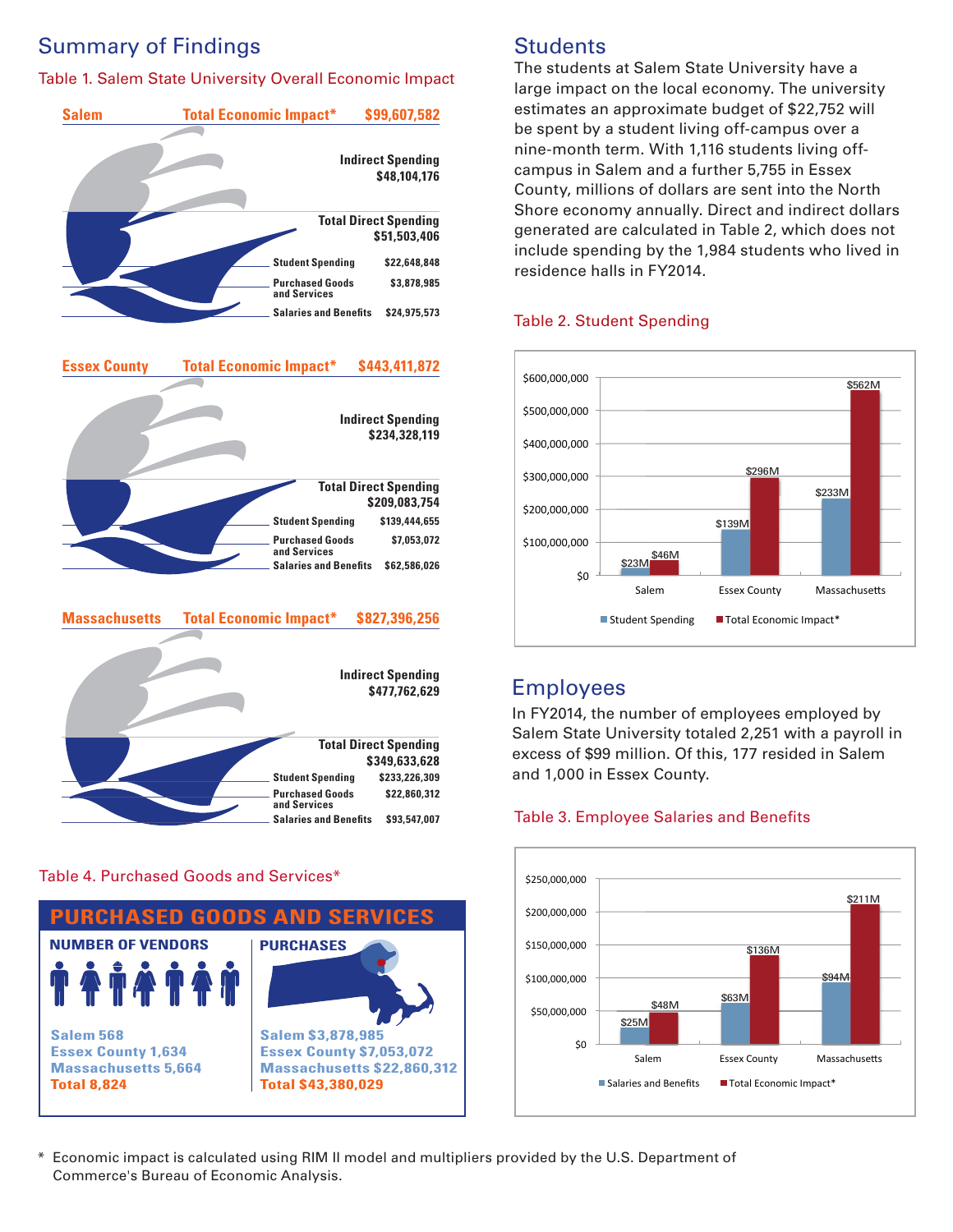#### **Salem State University invested significantly in campus facilities in FY2014. Some of the major projects that were completed during FY2014 included:**

- Frederick E. Berry Library and Learning Commons (August 2013)
- Harold E. and Marilyn J. Gassett Fitness and Recreation Center (August 2013)
- Student Navigation Center—this one-stop-shop now houses the admissions, student accounts, ClipperCard, financial aid, registrar, and transfer services (July 2014)
- Canal Street Parking—the former Weir property located on Canal Street was converted to surface parking with over 300 spaces (September 2014)

## Community Service and Internships



- Forms of community service not including service learning students
- Total number of students who engaged in community service
- $\blacksquare$  Number of courses that integrate community service with academic content

Salem State helped to support 80+ different local community service groups. Faculty have also been involved with community partners in the planning of programs, delivery of services and have led non-profits through the process of obtaining 501(c)3 status.

Beyond significant contributions to the community with nursing practicum and education school student teaching, students also completed a wide array of internships. During FY14, there were 446 students who completed internships.



**To view the full report please go to salemstate.edu/economicreport or contact external affairs at 978.542.7757.**

## **Further Impacts of Salem State University on the Economy**

#### **Several factors are considered influential at this scale but are not included in previous figures:**

- **• Alumni who stay in Salem, Essex County and Massachusetts**
- **• Programs and entities affiliated with Salem State University that service the North Shore, Massachusetts. For example:**
	- **Enterprise Center**
	- **Small Business Development Center**
- **• Programs that extend beyond degree-seeking students that are offered at Salem State University and draw participation from across the state**
- **• Increase in "Quality of Life" events, such as:**
	- **Performing Arts**
	- **Athletics**
	- **Speaker Series**
	- **Agganis Forum**

**The socio-cultural impacts of Salem State on the North Shore are extensive, although more difficult to quantify in economic terms as there is no one widely accepted method of ascribing dollar values to socio-cultural resources. Yet, there are many impacts that can be directly related in these areas, such as:**

- **• Enriched society and stronger innovation and creative economy\* educational access**
	- **Major providers of post secondary services in the region and beyond**
	- **Contributions to a knowledge-based economy**
- **• Graduates**
	- **Major provider of skilled workers in education, business, healthcare**
- **• Area Development**
	- **Continuing education programming**
- **• Volunteerism**
	- **Community outreach**
- **• Provides an enhanced identity locally/ regionally**
- **• Shared facilities (O'Keefe Complex and fields)**

**\*The economic impact of the innovation economy has been documented via a Social Impact Assessment in 1997 by H. Becker**